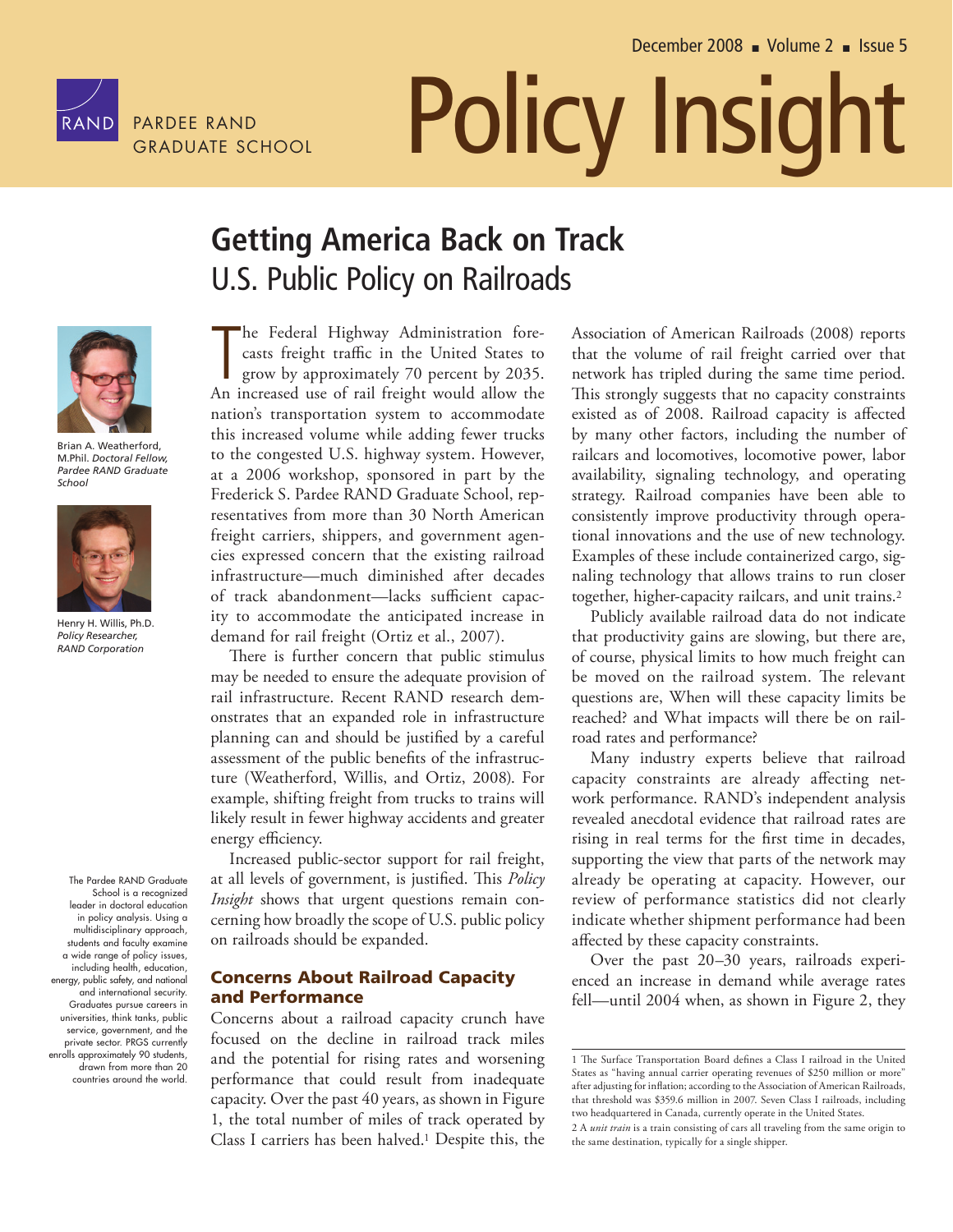

**Figure 1. Rail Freight Volumes and Miles of Railroad, 1970–2007**



**Figure 2. Rail Freight Revenue per Ton-Mile, 1970–2007**

started to increase.3 Economists explain that railroads have very large capital costs and relatively low operating costs (Caves, Christensen, and Swanson, 1981; Keeler, 1983). Under these conditions, railroads can be expected to cut rates in order to attract customers and raise rates only when demand approaches capacity. The recent rate increases support the belief that capacity constraints exist, at least along some rail corridors.

3 Actual rate data are proprietary, so freight revenue per ton-mile is typically used as a proxy.

Shippers and rail industry observers are concerned that tight railroad capacity will erode the speed and reliability of rail shipments. Our review of publicly available performance measures does not tell a clear story about performance trends; the data are too highly aggregated over too short of a time period to draw any conclusions. There is a good reason to believe, however, that tightening railroad capacity may not degrade performance.

Railroads are not like highways, where use is uncoordinated and based on each driver's individual demand for travel. The common result for highways is congestion as traffic volumes approach the capacity of the road. Rail traffic, in contrast, is centrally managed by dispatchers. Many operating characteristics of trains, such as their speed and length, can be managed to avoid congestion. To avoid railroad congestion and excessive train delays, railroad operators can adjust how they operate their networks using a variety of tools, including

- $\blacksquare$  constructing parallel tracks or long passing sections so that trains do not have to stop when they are passed
- $\blacksquare$  increasing speed so that more trains can be accommodated per day
- $\blacksquare$  standardizing operating speeds so that trains pass less often
- $\blacksquare$  increasing train length and rail car capacity so that more freight is hauled per train
- $\blacksquare$  implementing new technologies to reduce train spacing and increase speeds
- $\blacksquare$  developing pricing strategies to increase or reduce demand.

By changing these characteristics, railroad operators also change the capacity of the network and shipment performance.

## **External Costs of Trains Are Often Lower Than Those of Trucks**

Shippers work hard to find ways to reduce total supply chain costs and therefore seek to minimize transportation costs as well as inventory costs. Adjustments that railroad operators make in managing their operations have impacts on the cost,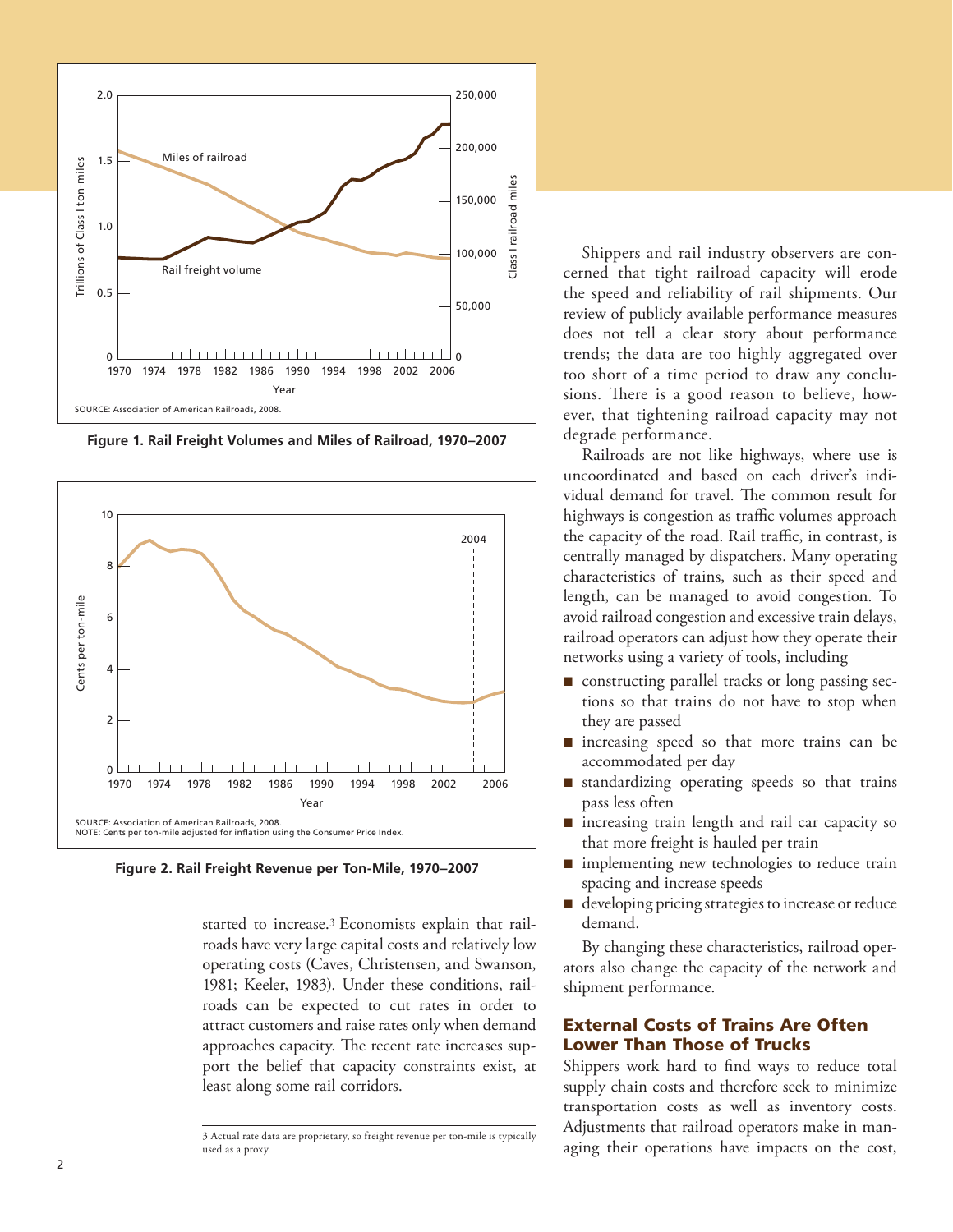

**Figure 3. Comparison of External Costs of Truck and Train Freight Transportation**

speed, and reliability of railroad service. Slower travel times and uncertainty about delivery dates and times force manufacturers and retailers to hold more inventories at greater cost. If capacity constraints lead to even slower and less reliable service, inventories and other logistics costs will increase correspondingly.

Railroads and trucking companies take actions that influence the overall cost of shipping freight, and shippers respond to these signals accordingly. Thus, when a railroad or trucking firm improves performance, shippers may respond by shifting the transportation of freight—even extremely timesensitive shipments—from one mode to the other.

For example, railroads compete directly against trucks in the intercity freight transportation market. For large volumes of freight, trains can match the speed of trucks, at a lower cost to the shipper. In addition, long-haul trucks have greater impact on pollution, traffic accidents, noise, and the emissions of greenhouse gases than trains operating over similar distances. A recent study of these external costs borne by society, summarized in Figure 3, found that the total social cost of hauling a ton-mile of freight by truck is more than three times as much as by intermodal train (Forkenbrock, 2001).<sup>4</sup> The difference is \$0.0085 per ton-mile, which sounds miniscule by itself, but the dollar values add up quickly. In 2006, railroads hauled 12.3 million trailers and intermodal containers, representing approximately 40 billion ton-miles. At these volumes of freight, small percentage shifts between modes would easily result in hundreds of millions to several billion dollars in changes in the societal costs of freight transportation. These estimates demonstrate the magnitude of the benefits to society from shifting freight among transportation modes.

### **Recommendations for Public Policy**

The public sector directly funds the construction and maintenance of highway infrastructure. This policy ensures free and open access to all highway users, including heavy freight trucks, which then pay for their use of the highways in the form of motor fuel taxes. By financing the construction and maintenance of highway infrastructure through fuel taxes, the public sector insulates trucking firms from fluctuations in the demand for freight transportation; when the economy slows, and the demand for truck transportation slows along with it, this cost to trucking firms falls as they consume less fuel. In contrast, railroads own their infrastructure and must maintain it regardless of economic conditions.

Railroads have and will continue to invest in expanding capacity, but recent studies from the consulting firm Cambridge Systematics (2007) suggest that railroads will be unable to fully fund the additional capacity to accommodate all of the projected growth in rail freight. This means that the performance of rail freight service could worsen and that thousands of trucks may be added to the highways.

*Railroads are not like highways, where use is uncoordinated and based on each driver's individual demand for travel.*

<sup>4</sup> This value excludes highway congestion costs, which would likely favor trains as well.